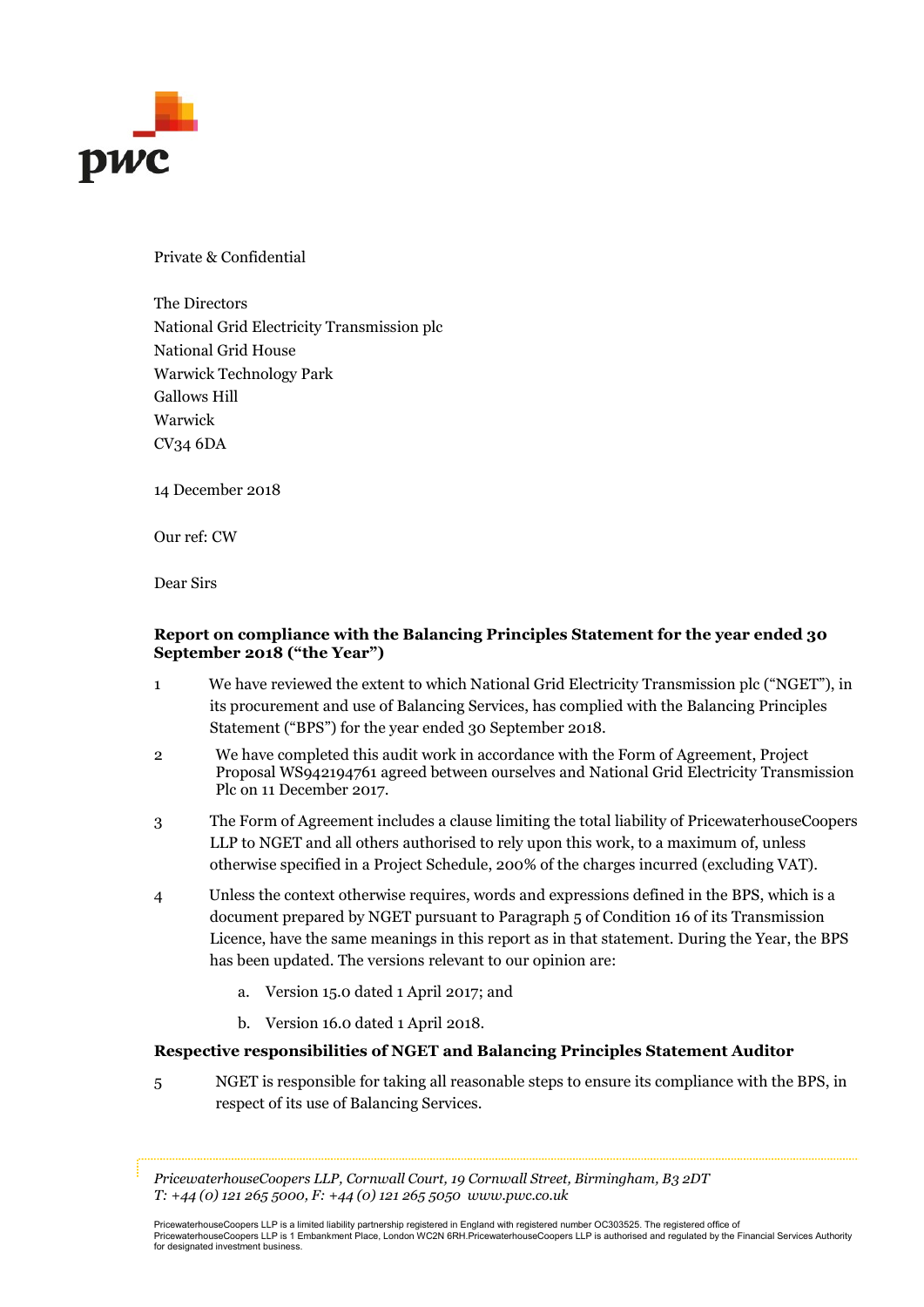

6 It is our responsibility, within the Terms of Reference, to review on a sample basis, the compliance of NGET with the BPS in respect of the use of Balancing Services. This work is performed with a view to expressing an independent opinion as to whether NGET has complied with the relevant requirements in the Balancing Principles Statement.

### Independence and Quality Control

- 7 We complied with the Institute of Chartered Accountants in England and Wales ("ICAEW") Code of Ethics, which includes independence and other requirements founded on fundamental principles of integrity, objectivity, professional competence and due care, confidentiality and professional behaviour.
- 8 We apply International Standard on Quality Control (UK) 1 and accordingly maintain a comprehensive system of quality control including documented policies and procedures regarding compliance with ethical requirements, professional standards and applicable legal and regulatory requirements.

#### Basis of review and scope of work

- 9 We have performed the reasonable assurance engagement in line with the requirements of the International Standard on Assurance Engagement 3000 (Revised), - 'Assurance engagements other than audits or reviews of historical financial information' issued by the International Auditing and Assurance Standards Board. .
- 10 We have planned and performed our review in accordance with our review approach dated 10 December 2018, which we have agreed with NGET and which is set out in our document "Supplement to the Balancing Principles Statement report for the year ended 30 September 2018" ("the Supplement") which we have sent to both NGET and the Office of Gas and Electricity Markets ("Ofgem").
- 11 The Supplement provides a detailed description of the approach we have adopted to the review. In particular, it describes those aspects of Balancing Services that we have examined during our review and those which are outside the scope of this review. Our review included an examination, on a test basis, of both the Balancing Services procured and used by NGET, and of the estimates and judgements made by NGET in using Balancing Services. This report should be read in conjunction with the Supplement.
- 12 In reaching our conclusion we assessed the risk of a material breach of the way NGET has used Balancing Services compared with the requirements of the BPS, whether caused by fraud or other irregularity or error, and determined the adequacy of procedures and controls established by NGET to eliminate or reduce such risks.

### Opinion

13 Based on our procedures, in our opinion, NGET has complied with the relevant requirements in the Balancing Principles Statement in all material respects, during the year ended 30 September 2018, with regards to: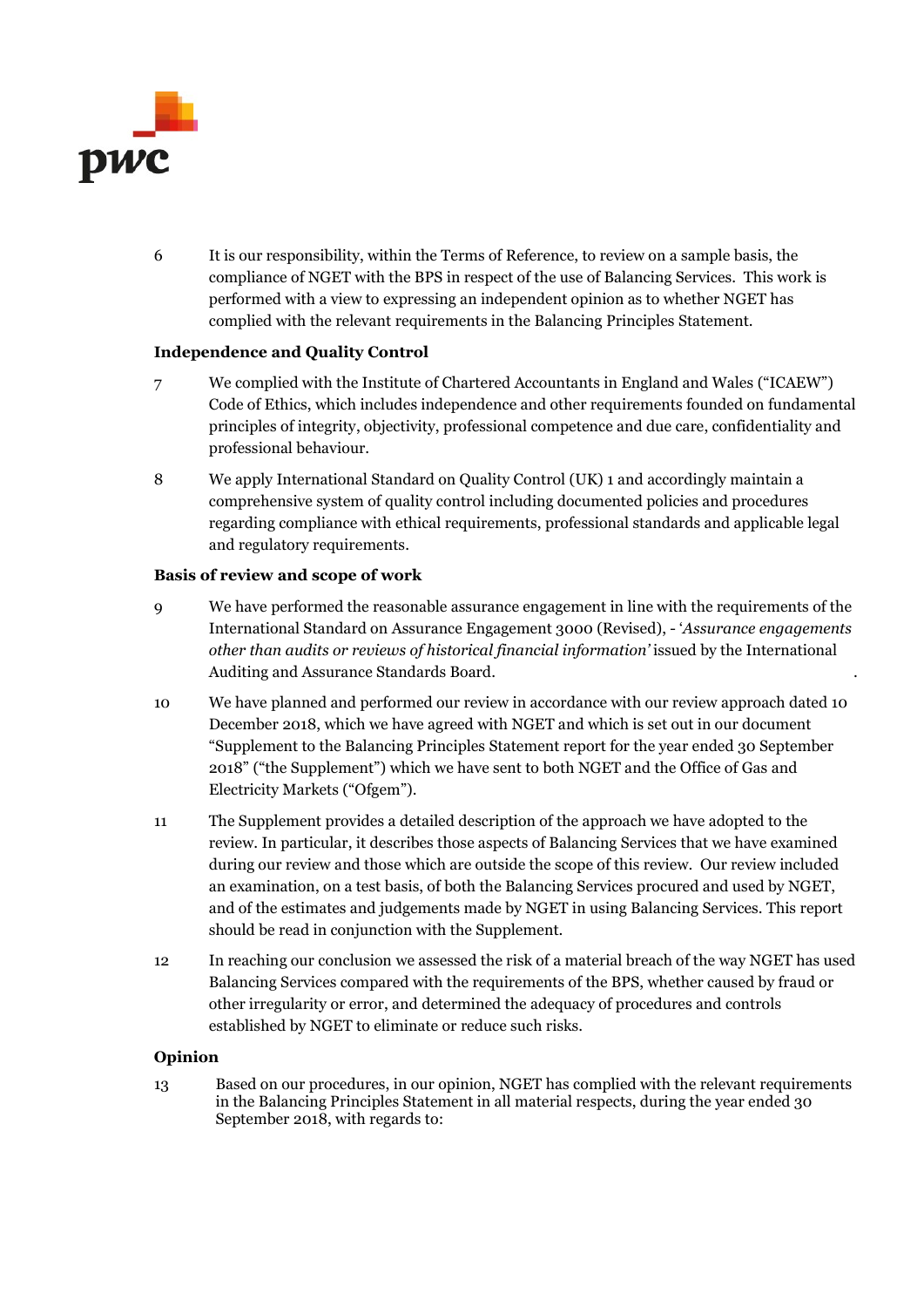

- the receipt and validation (including application of default data) of Physical Notification ("PN") data;
- the consistency of demand and operational data provided to market participants during the Day Ahead and within day balancing processes to data used internally by NGET and confirmation that the required timetable for the issue of this data has been met;
- the call-off of Balancing Services in cost order during the Day Ahead balancing process. Balancing Services to include Ancillary Services active power contracts only;
- the call-off of Balancing Services in cost order during the within day balancing process. Balancing Services to include Ancillary Services active power contracts and accepted Bids and Offers in the Balancing Mechanism including Pre Gate Closure BMU Transactions ("PGBTs"); and
- NGET's adherence to internal operating procedures for activities that impact the call-off of Balancing Services during the day-ahead and within day balancing processes. For the avoidance of doubt, this includes internal operating procedures that relate to the management of transmission constraints and response/reserve holdings during the dayahead and within day balancing processes.

#### Use of this report

- 14 This report is intended solely for the use of the Directors of NGET and Ofgem. While we acknowledge that this report will be published on the NGET website, this is for information purposes only and we do not intend that it should be relied upon by anyone other than the parties mentioned above (where terms are agreed with Ofgem in writing).
- 15 The maintenance and integrity of that website is the responsibility of the Directors of NGET. The work that we carried out does not involve consideration of the maintenance and integrity of that website and, accordingly, we accept no responsibility for any changes that may have occurred to this report since it was initially presented on the website.
- 16 This report has been prepared in the expectation that NGET and Ofgem will have sufficient experience of Balancing Services to understand the scope of our review without further background explanation and to evaluate the contents of this report in the context of the scope of our work.

Yours faithfully

Pricewatchouse Coopes LLP

PricewaterhouseCoopers LLP, Birmingham Chartered Accountants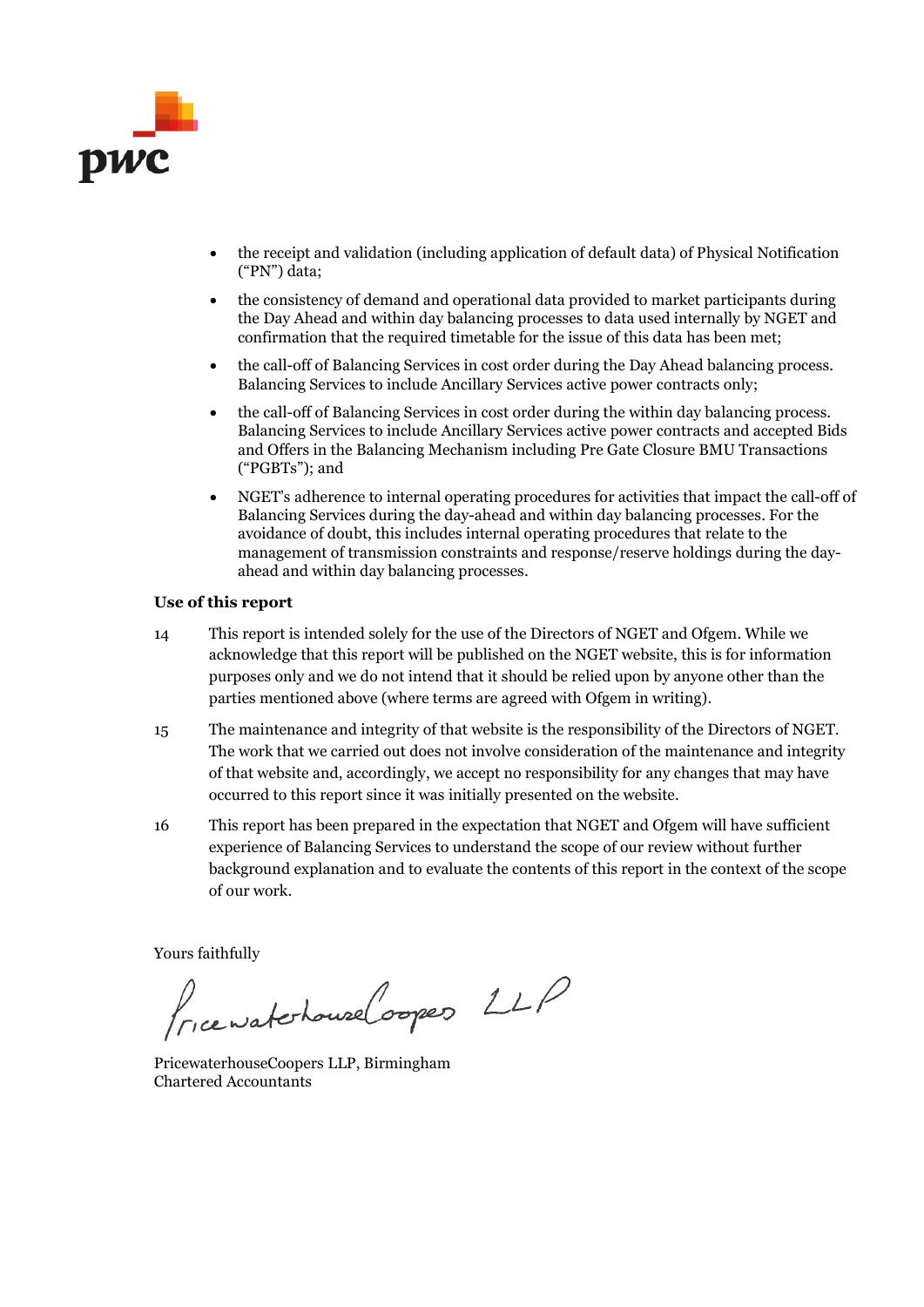National Grid **Electricity** Transmission plc Balancing Principles Statement Review Review approach for the year ended 30 10 December 2018 September 2018

The Supplement

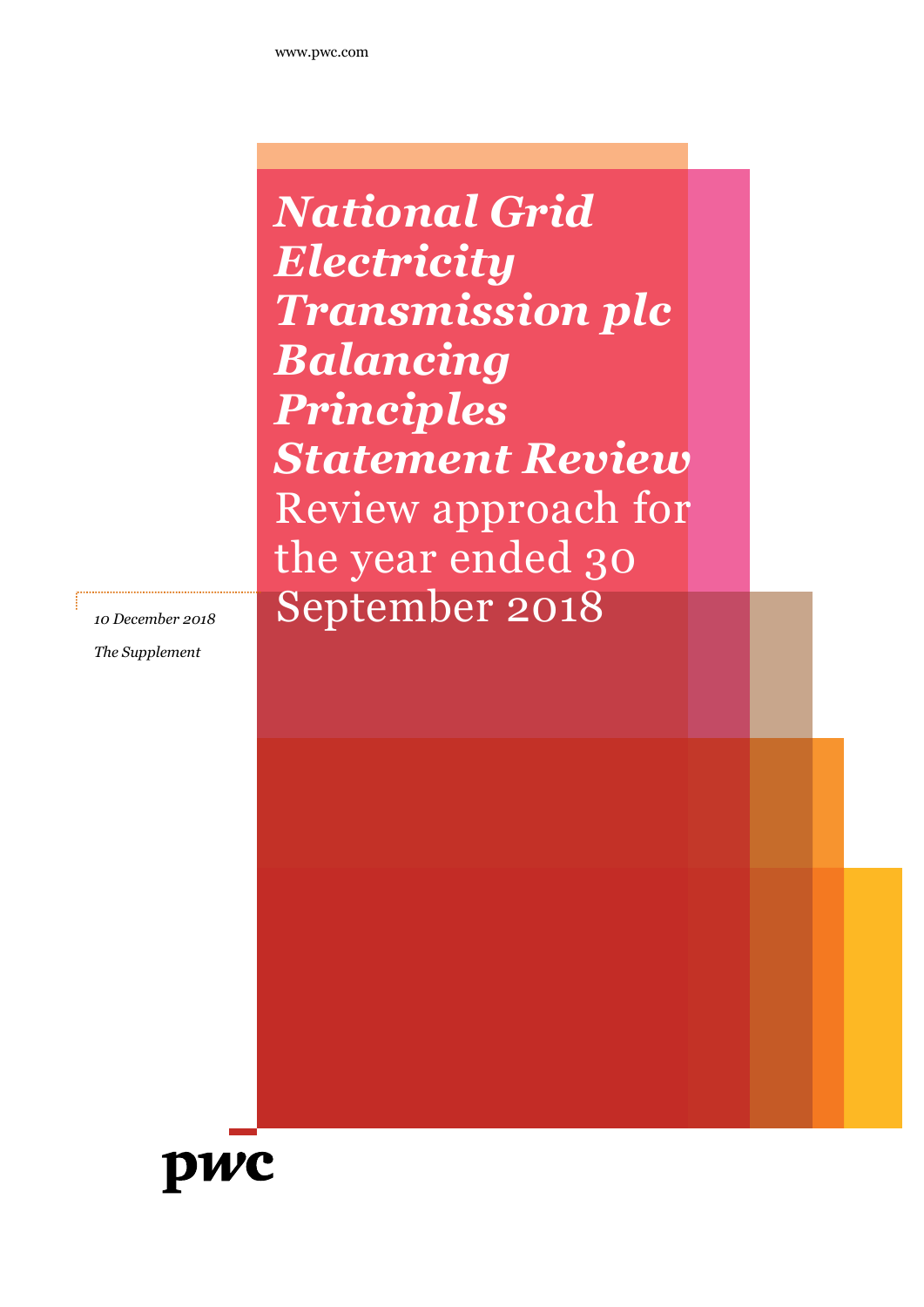# Table of Contents

| Objective and scope of the Balancing Principles Statement Review                                                                                       | 3  |
|--------------------------------------------------------------------------------------------------------------------------------------------------------|----|
| Call-off of Balancing Services in cost order                                                                                                           | 4  |
| Review approach                                                                                                                                        | 5  |
| Materiality                                                                                                                                            | 6  |
| More detailed description of review work undertaken                                                                                                    | 6  |
| Receipt and validation of Physical Notification data                                                                                                   | 6  |
| The consistency of data provided to market participants during the "day-ahead" and "within-day" balancing<br>processes to data used internally by NGET | 7  |
| The call-off of Ancillary Services contracts in cost order during the "day-ahead" balancing process                                                    | 7  |
| The call-off of Balancing Services in cost order during the "within-day" balancing process                                                             | 8  |
| <b>General IT Controls Testing</b>                                                                                                                     | 9  |
| Appendix A– Risk and response table                                                                                                                    | 10 |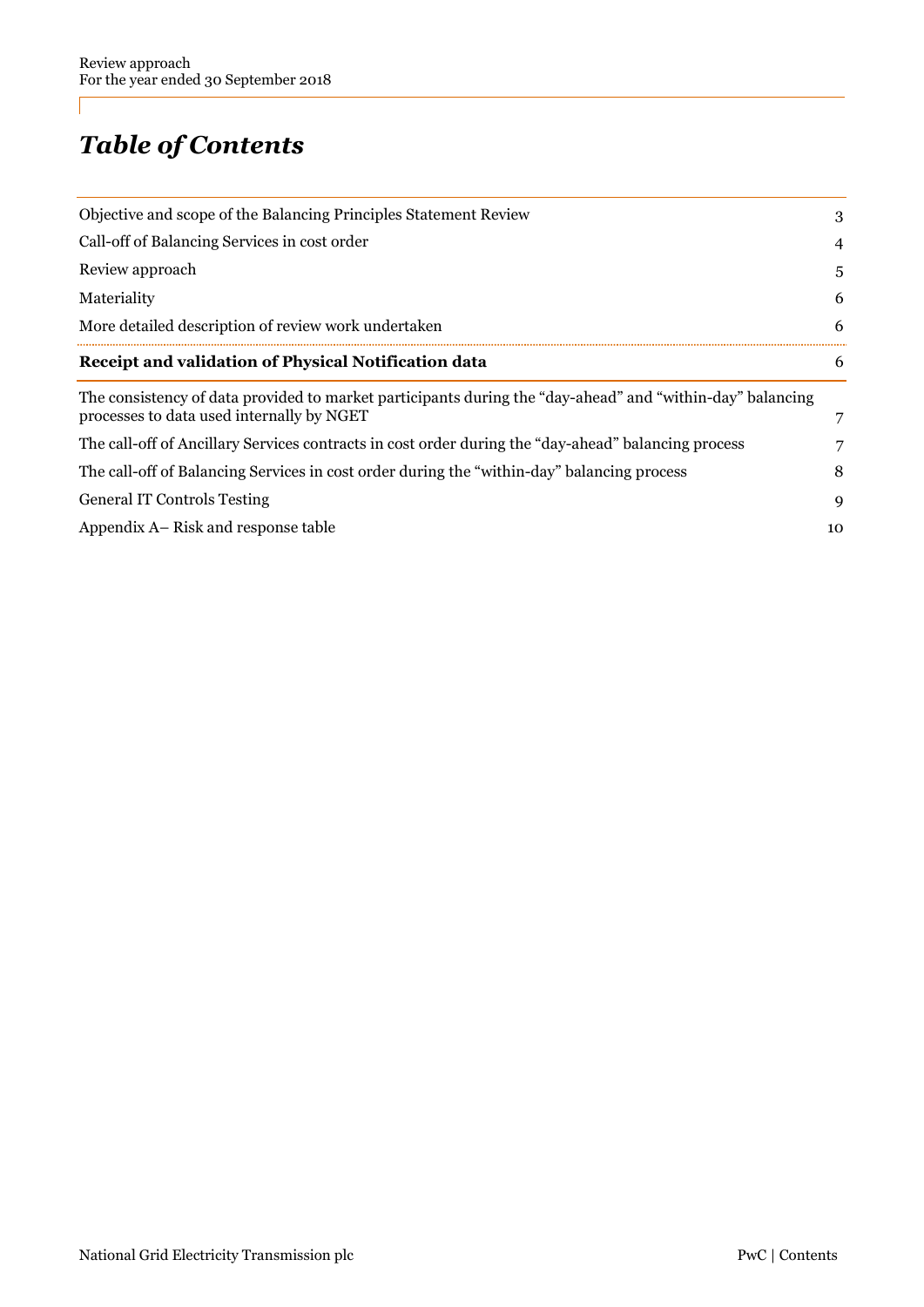## Objective and scope of the Balancing Principles Statement Review

- 1 The Balancing Principles Statement<sup>1</sup> ("BPS") sets out, at a high level, National Grid Electricity Transmission plc's ("NGET's") obligations and responsibilities in respect of the management of supply and demand over the national transmission network and has been written to be consistent with NGET's licence obligation to "operate the licensee's Transmission System in an efficient, co-ordinated and economical manner".
- 2 The objective of our review is to form an independent opinion based on our review work as to the compliance of NGET, in all material respects, with the BPS in respect of the use of Balancing Services for the year ended 30 September 2018 ("the Year").
- 3 The reasonable assurance engagement will be performed in line with the requirements of the International Standard on Assurance Engagement 3000 (Revised), - 'Assurance engagements other than audits or reviews of historical financial information' issued by the International Auditing and Assurance Standards Board.
- 4 This Review Approach has been prepared by PricewaterhouseCoopers LLP ("PwC") and accepted by NGET as the basis for the current year's audit, as required in the contractual arrangements in place between PwC and NGET in respect of this audit.
- 5 Condition C16 of NGET's Transmission Licence defines Balancing Services as:
	- (a) Ancillary Services;
	- (b) offers and bids made in the Balancing Mechanism; and
	- (c) other services available to the licensee which serve to assist the licensee in co-ordinating and directing the flow of electricity onto and over the national electricity transmission system in accordance with the Act or the standard conditions and/or in doing so efficiently and economically, but shall not include anything provided by another transmission licensee pursuant to the System Transmission Code.
- 6 The scope and subject matter for the purposes of ISAE 3000 (Revised), of our review is:
	- (a) the receipt and validation (including application of default data) of Physical Notification ("PN") data;
	- (b) the consistency of demand and operational data provided to market participants during the Day Ahead and within day balancing processes to data used internally by NGET and confirmation that the required timetable for the issue of this data has been met;
	- (c) call-off of Balancing Services in cost order during the day-ahead balancing process. Balancing Services to include Ancillary Services active power contracts only;
	- (d) the call-off of Balancing Services in cost order during the within day balancing process. Balancing Services to include Ancillary Services active power contracts and accepted Bids and Offers in the Balancing Mechanism including Pre Gate Closure BMU Transactions ("PGBTs"); and
	- (e) NGET's adherence to internal operating procedures for activities that impact the call-off of Balancing Services during the day-ahead and within day balancing processes. For the avoidance of doubt, this includes internal operating procedures that relate to the management

<sup>-</sup><sup>1</sup> Balancing Principles statement versions 15.0 effective from 1 April 2017 and 16.0 effective from 1 April 2018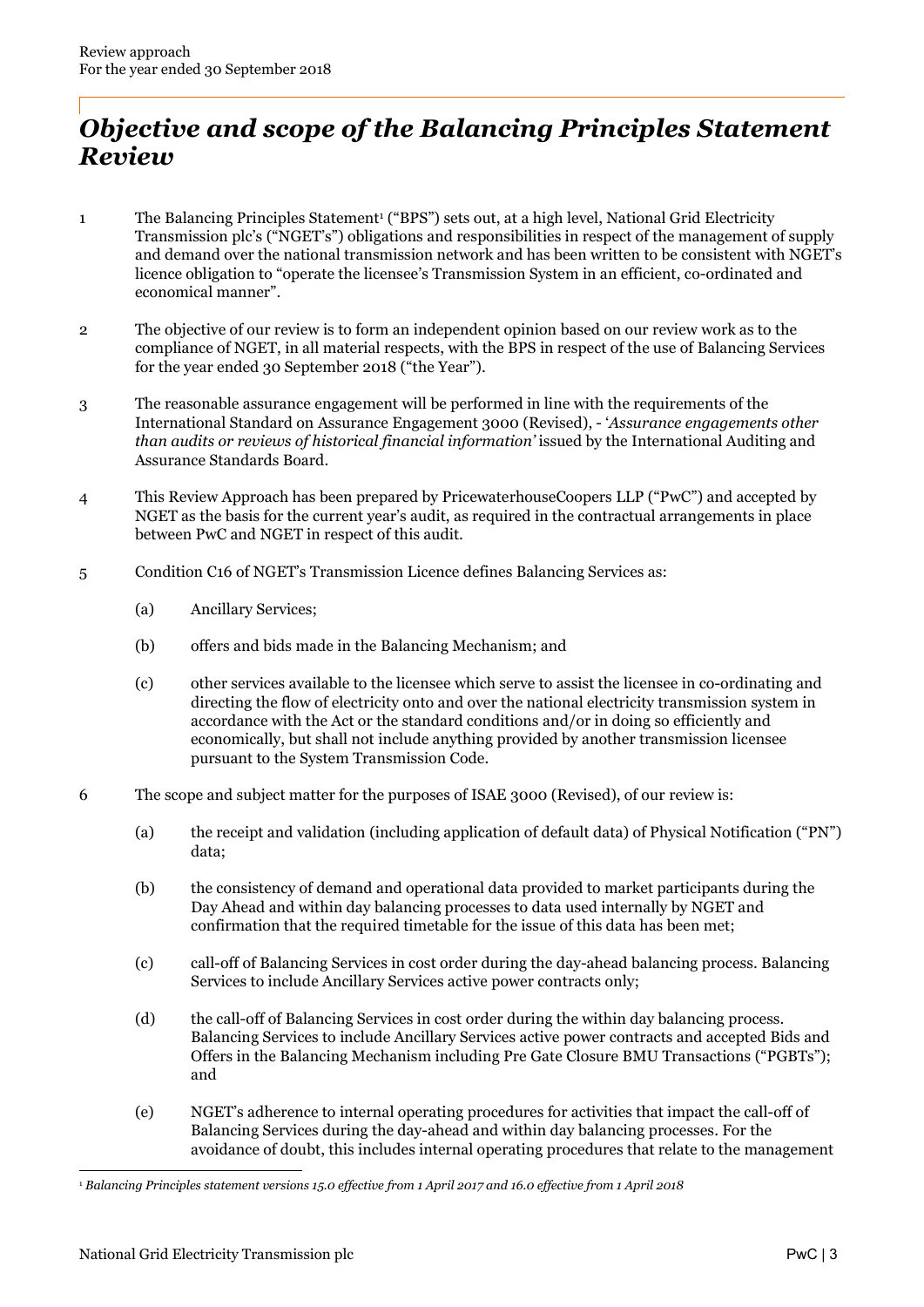of transmission constraints and response/reserve holdings during the day-ahead and within day balancing processes.

- 7 For the purpose of clarity we note that in assessing internal operating procedures relevant to the above activities, those aspects that involve engineering decisions that NGET make are expressly excluded from the scope of our review, as agreed with NGET.
- 8 In agreement with NGET we have excluded from the scope of our review the procedures of NGET which address the following activities described in the BPS:
	- (a) Emergency Instructions and Involuntary Reductions as described in the Grid Code for use in preserving system security in exceptional circumstances;
	- (b) operational planning activities undertaken prior to the Day Ahead stage;
	- (c) engineering decisions taken in the calculation of transmission constraints and response/ reserve holdings;
	- (d) engineering decisions made in the call-off of Ancillary Services or acceptance of Bids and Offers in the balancing mechanism;
	- (e) the procurement of Balancing Services to provide services to external system operators via System-to-System Services;
	- (f) acceptance of arbitrage trades made within the Balancing Mechanism;
	- (g) the management and planning of transmission system outages; and
	- (h) the use of 'other services' as referred to in the definition of Balancing Services in paragraph 4 (c) above.
- 9 For the avoidance of doubt, it is not the responsibility of the BPS Auditor to:
	- (a) confirm that the BPS is consistent with legislation/statutory obligations;
	- (b) confirm that system security has been maintained at all times; or
	- (c) review the accuracy of forecast demand as prepared by NGET compared to actual demand.
- 10 In interpreting the BPS, we have relied on our own interpretation of that statement. We are not legal advisors and have not taken independent legal advice and shall therefore have no responsibility to NGET or the Office of Gas and Electricity Markets ("Ofgem") were a court to interpret or construe the BPS in a different way from us.

## Call-off of Balancing Services in cost order

- 11 As described above, we are required, as part of our review, to assess whether Balancing Services have been called-off in cost order. Part C paragraph 5 of the BPS, recognises that under certain circumstances it may not be possible to call-off Balancing Services in cost order and lists these circumstances. We have discussed the interpretation of cost order with NGET as it relates to our review and have agreed that we should apply the following assumptions to our review of the call-off of Balancing Services:
	- Balancing Services called-off during the day ahead balancing process (Ancillary Services active power contracts) have been selected based on lowest cost over the next 24 hour period.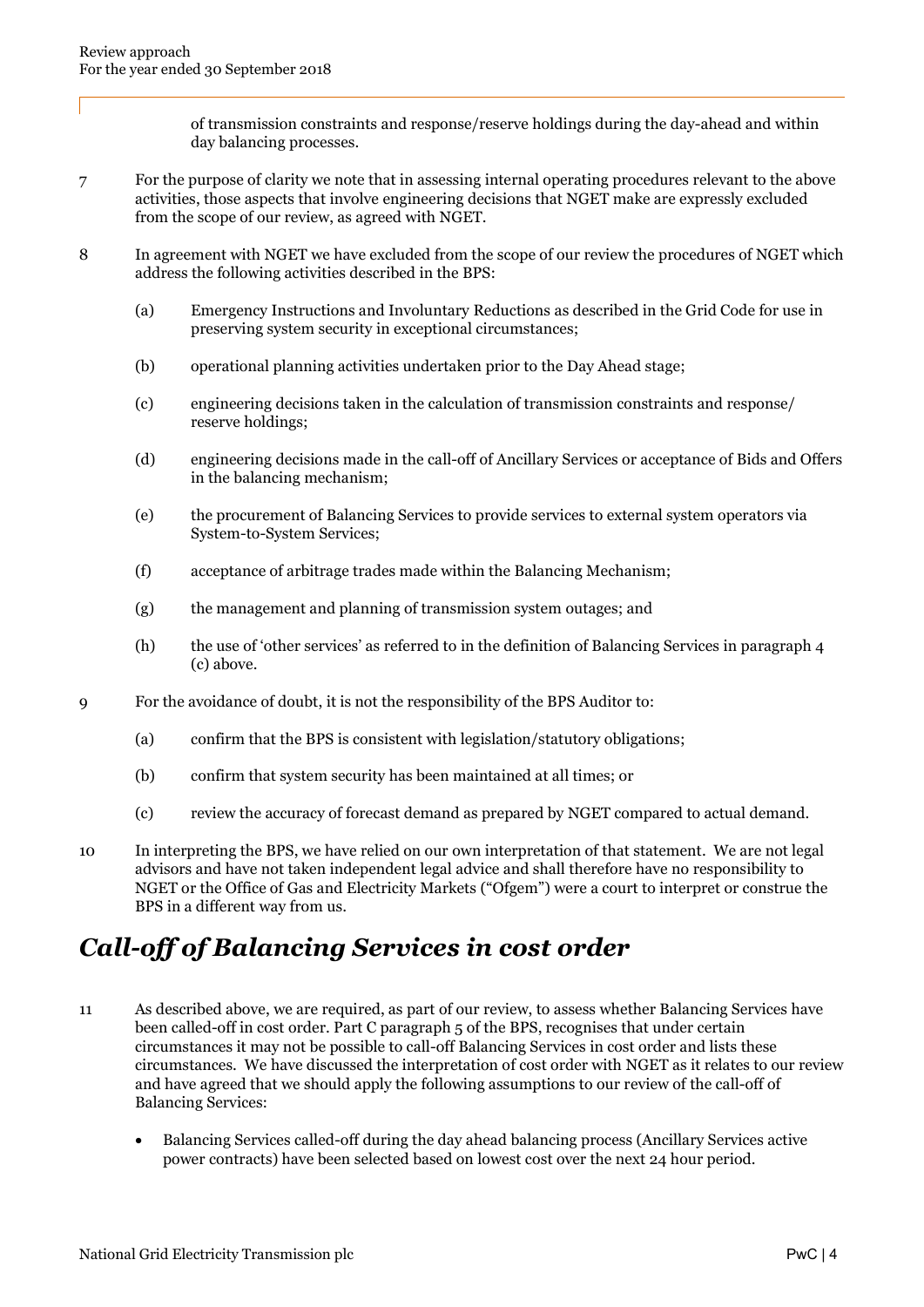- 12 Balancing Services called-off during the within day balancing process (Ancillary Services active power contracts and accepted Bids and Offers in the Balancing Mechanism) have been selected based on lowest cost over the subsequent 'Gate Closure period' following the service being called-off. The term 'Gate Closure period' is defined as the length of time between Gate Closure for a given Settlement Period and the end of that Settlement Period. Where it is not possible to call-off Balancing Services in cost order, Part C paragraph 5 of the BPS states that NGET may take account of the 'observed and declared dynamic operating characteristics of available generation and demand Balancing Services'. During the course of our work we have assumed that the observed operating characteristics are those characteristics observed by NGET since NETA 'go-live' on 27 March 2001.
- 13 We have assumed that PN data forms part of the 'observed and declared dynamic operating characteristics of available generation'. As such, we have assumed that actions taken by NGET to mitigate risks to the security of the Transmission network arising from abnormal PN data is within the scope of Part C paragraph 5 of the BPS.

## Review approach

- 14 Our review approach consists of the following, in respect of NGET's use of Balancing Services:
	- (a) reviewing the computer systems and/or internal operating procedures that NGET have in place that relate to the use of Balancing Services;
	- (b) testing on a sample basis to the extent we considered necessary, the ongoing operation of the relevant computer systems and/or internal operating procedures during the Year; and
	- (c) testing on a sample basis to the extent that we considered necessary, the data processed by the relevant computer systems and/or internal operating procedures during the Year.
- 15 We will design our testing to provide reasonable assurance that the call-off of Balancing Services during the Year has been carried out in accordance with the sections of the BPS within the scope of our review.
- 16 In undertaking our review, we will assess the risk of a material non-compliance of the areas of the BPS within the scope of our review. In areas where we have identified specific risks, or where weaknesses have been identified in the operation of specific internal controls, these compliance tests will be supplemented by substantive tests of detail of the relevant underlying data. Our initial assessment of risks is presented in Appendix A below.
- 17 We will select eight Settlement Days for testing in the Year. The selection of the particular days reviewed will be based solely on our assessment of risk. It will represent a mixture of "normal" days and other days where we identify unusual factors (e.g. outages, weekends, clock change days or days around a specific event) which, in our view, represent a risk as to compliance with internal operating procedures.
- 18 In respect of our review of accepted Bids and Offers in the Balancing Mechanism we will select and review 48 half-hour periods within the eight sample days selected per paragraph 16 above. Our selection of half-hour periods reviewed will be weighted towards periods of high activity in the Balancing Mechanism and also where accepted Bids and Offers have resulted in higher System Buy Prices or lower System Sell Prices.
- 19 Where it is more efficient for us to do so, we will use Computer Assisted Audit Techniques ("CAATs") and run tests for the entire selected sample day. CAATs involve the use of data interrogation tools to perform automated tasks such as matching two or more types of records, identifying patterns and looking for anomalies.
- 20 Where we do not find sufficient samples of particular events/activities on the selected sample days we will select data from additional days to ensure that the sample sizes selected are in line with PwC policy.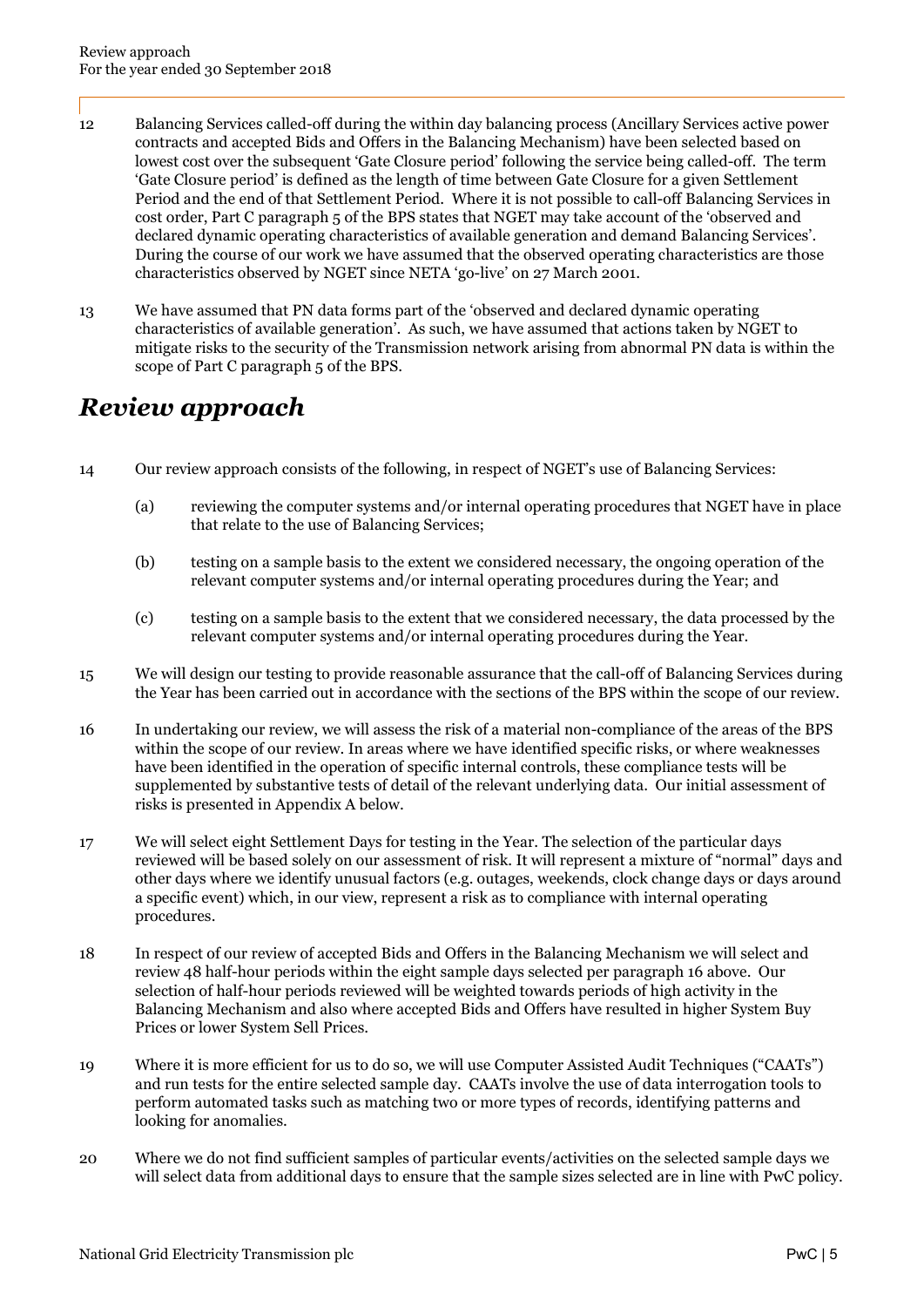21 Throughout our work, we will continue to monitor developments that impact upon the call-off of Balancing Services and where we identify a resulting risk in respect of our review we will assess the risk and determine an appropriate response.

# **Materiality**

- 22 We will plan and perform our review so as to be able to provide reasonable assurance that NGET has used the Balancing Services in all material respects in accordance with the BPS.
- 23 The assessment of what is material, and therefore what issues, if any, warrant inclusion in the BPS Report, is a matter of professional judgement. However, in applying this professional judgement, we will judge a failure on NGET's part to comply with the BPS as being material if, in our opinion, a reasonable professional person, considering NGET's adherence to the BPS in the round, would form a different view as to whether NGET had complied with the BPS dependent as to whether or not the matter was disclosed to them. In applying this judgement we will take into account the following factors:
	- (a) the extent to which the actual outcome would have been different had the principles set out in the BPS been applied;
	- (b) the surrounding circumstances at the time(s) of any failure to comply with the BPS;
	- (c) the aggregate impact in the Year of any failure to comply with the BPS; and
	- (d) the relative significance of the particular provision of the BPS that NGET have failed to comply with.

## More detailed description of review work undertaken

24 The review work that we have carried out can be divided into the main areas shown below.

# Receipt and validation of Physical Notification data

- 25 Validation/accepted data:
	- Sample test accepted data items, confirming data complies with required validation rules;
	- Review validation controls built into file transfers (e.g. record counts, control totals etc.); and
	- Identify and sample test key management controls over quality of data and, where relevant, sample test any instances where validation rules have been overridden for a valid reason.
- 26 Default data:
	- Sample test data items that have been defaulted to check that the correct default data has been applied; and
	- Sample test defaulted data items to check that a valid PN data submission has not been made by the relevant market participant.
- 27 Incidents/exceptions:
	- Review a sample of incidents where electronic transfer has been interrupted and of the actions taken designed to prevent data files being lost/duplicated;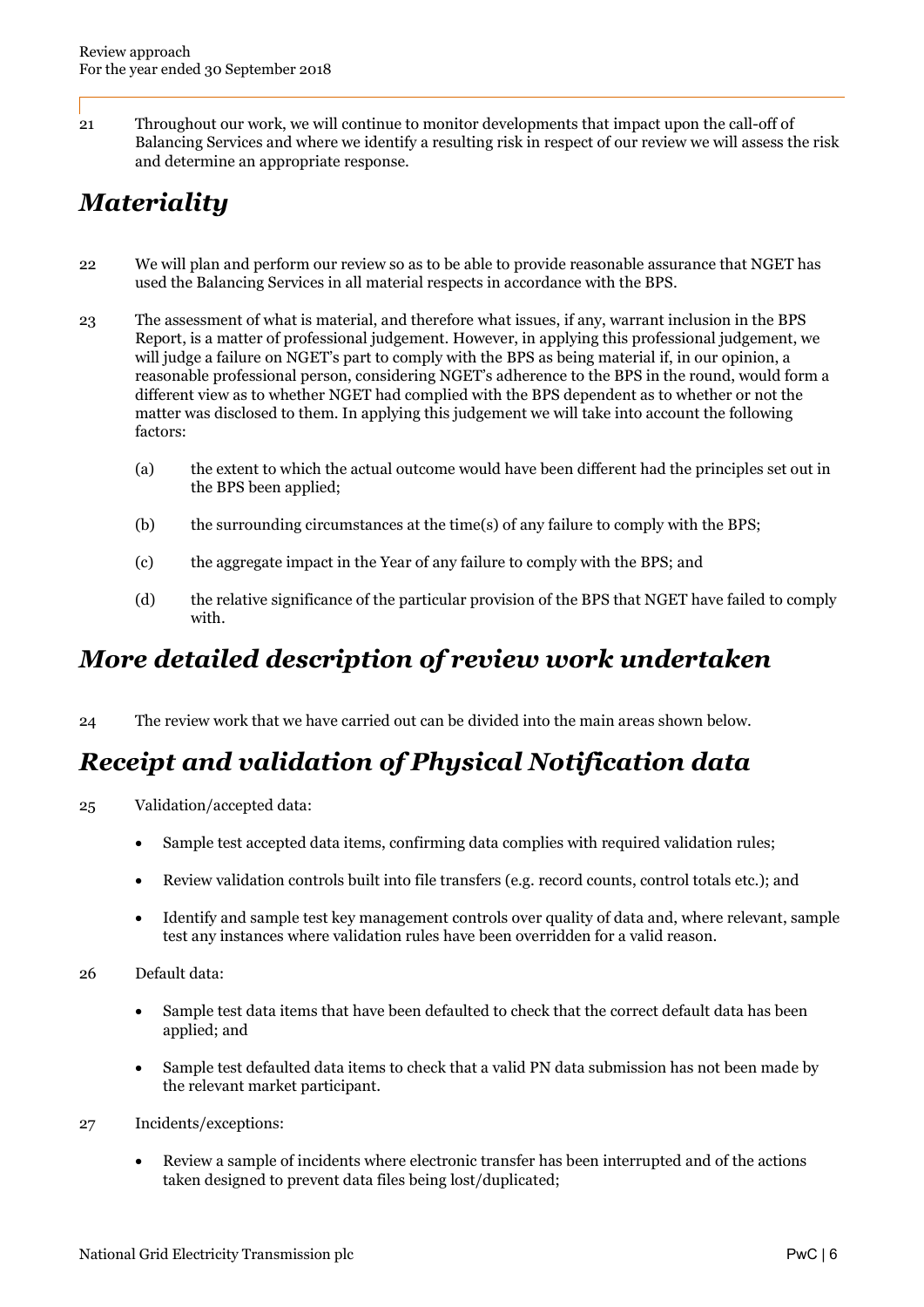- Review a sample of correspondence/help desk queries from market participants questioning rejection of a data files; and
- Sample test rejected items to check that data was rejected for a 'valid' reason.

### The consistency of data provided to market participants during the "day-ahead" and "within-day" balancing processes to data used internally by NGET

28 Accepted items and controls:

- Sample test data items to check that the data had been submitted to the Balancing Mechanism Reporting Agent ('BMRA') directory in the required timescales;
- Sample test data items, reviewing evidence that procedures have been complied with (e.g. sign off of checklist, evidence of review and approval of value);
- Sample test controls over input of data to SORT/SPICE (e.g. sign off of input, one-for-one checking); and
- Sample test data items to check values reported to BMRA to data input sheets.

### 29 Incidents/exceptions:

- Review a sample of any complaints/disputes raised by market participants to identify any that related to the late provision of data; and
- Review a sample of operational log/fault log for IT systems to check for any system failures that have resulted in late delivery of data.

### The call-off of Ancillary Services contracts in cost order during the "day-ahead" balancing process

30 Accuracy of data available:

- Check for a sample of days that the list from which contracts has been selected agrees to a list of contracts in place at that time;
- Sample test days to confirm that the assessment of the need for BM Startup contracts has been carried out as required and documented in procedures;
- Confirm evidence of management's review and approval of decision; and
- Sample test BM Startup contracts called, to check that the decisions have been made in accordance with documented procedures.
- 31 Analytical review:
	- Sample test BM Startup contracts called, to check the cost of contract compared to others available that met geographical or constraint limitations.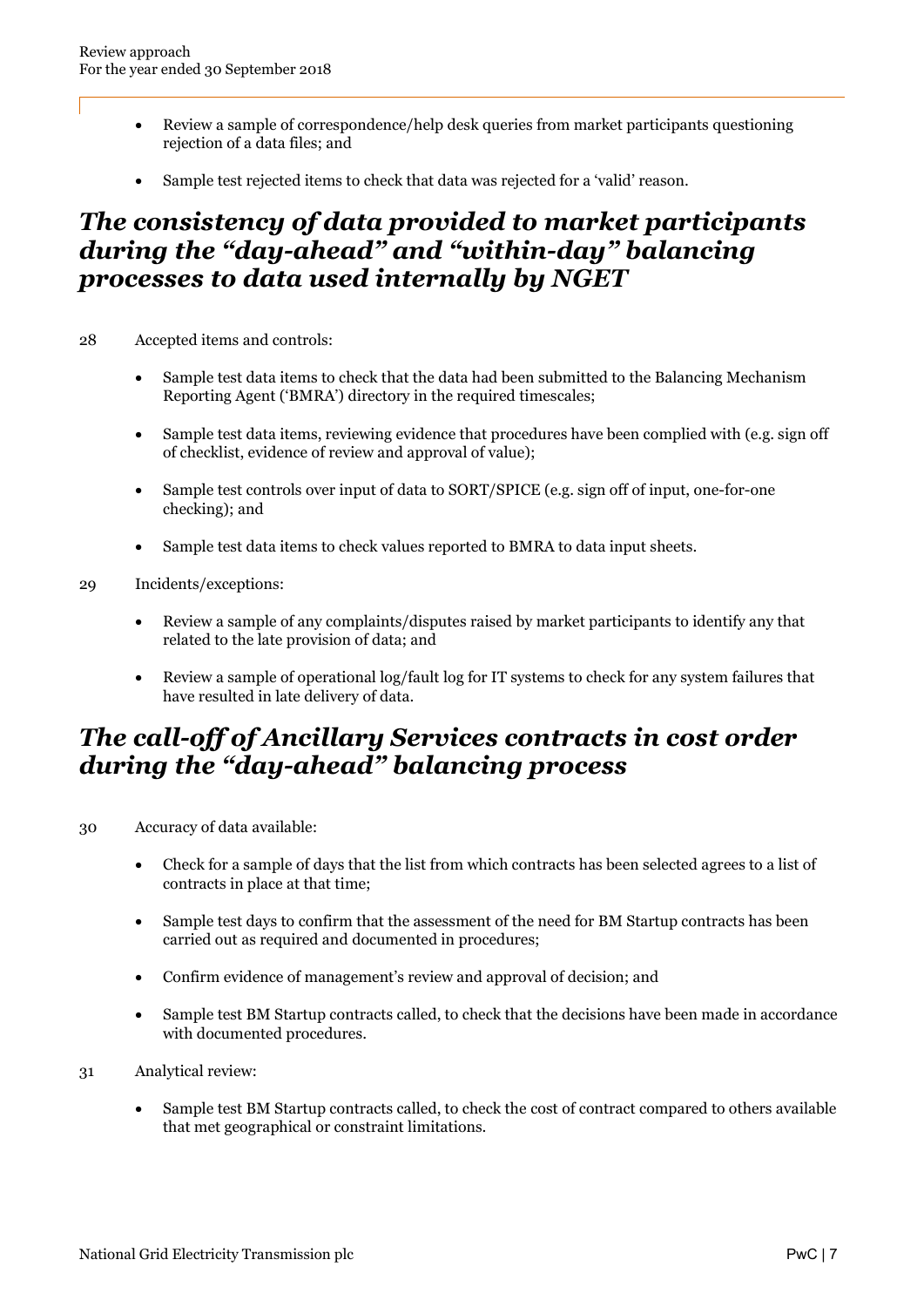### The call-off of Balancing Services in cost order during the "within-day" balancing process

32 Accuracy of data available:

- Confirm for a sample of days that the list from which Ancillary Services contracts has been selected agreed to a list of contracts in place at that time;
- Sample test days to confirm that the assessment of the need for Ancillary Services contracts has been carried out as required and documented in procedures;
- Check evidence of management's review and approval of decision;
- Sample test Ancillary Services contracts called, to check that the decision has been made in accordance with documented procedures;
- Confirm evidence of management's review and approval of decision; and
- Sample test PGBTs issued to check that the decision to issue the PGBT has been taken in accordance with the documented procedures.
- 33 Analytical review:
	- Sample test Ancillary Services contracts that have been called to review cost of contract compared to others available that met geographical or constraint limitations;
	- Sample test Bids/Offers to check that the "operational plan" indicates that balancing measures have been required and that the Bid/Offer accepted met requirement stated in the plan;
	- Sample test Bids/Offers accepted to check the preparation of the "operational plan" that identifies the need for balancing measures and check that this has been prepared in accordance with documented procedures;
	- Sample test Bids/Offers to confirm whether accepted Bid/Offers have been the least cost of the Bids/Offers available. Where this was not the case, review any explanation provided by NGET control engineers and check this explanation against the available information. We will review explanations provided by NGET for instances where the least cost Bid/Offer was not accepted for reasonableness. We are not, by profession, engineers and our challenge on engineering decisions is therefore limited as to whether the explanation seemed to us reasonable;
	- Review evidence of authorisation/post-event review of decision by management;
	- Review analytically Bids/Offers accepted over the course of review Year to seek to identify whether any Balancing Mechanism Units appeared to be selected more frequently than others;
	- Sample test the PGBTs issued to check that such an action was appropriate in view of the operational plan produced;
	- Sample test the PGBTs issued to check that a suitable number of PGBT Offers has been received by NGET prior to the decision to select a specific generating unit, and that the PGBT issued formed part of the least cost solution, subject to constraints, and displayed no bias.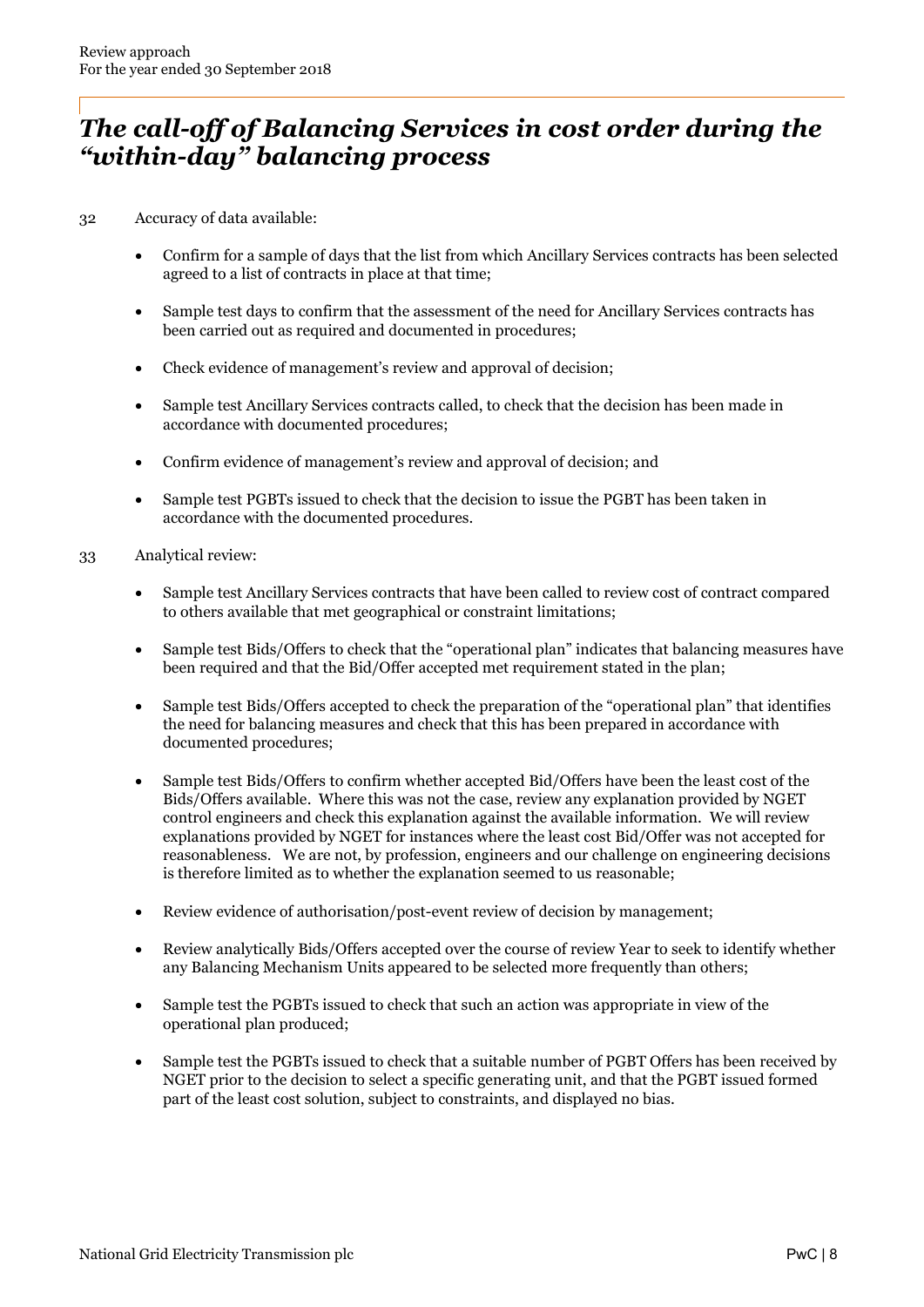# General IT Controls Testing

- 34 The majority of transactions regarding input and output of data are sent and processed electronically. Consequently, we will review the strength of the IT controls existing over these areas.
- 35 Our review will focus on the following in respect of controls over SPICE and SORT:
	- a. Program development;
	- b. Program changes;
	- c. Computer Operations; and
	- d. Access to programs and data.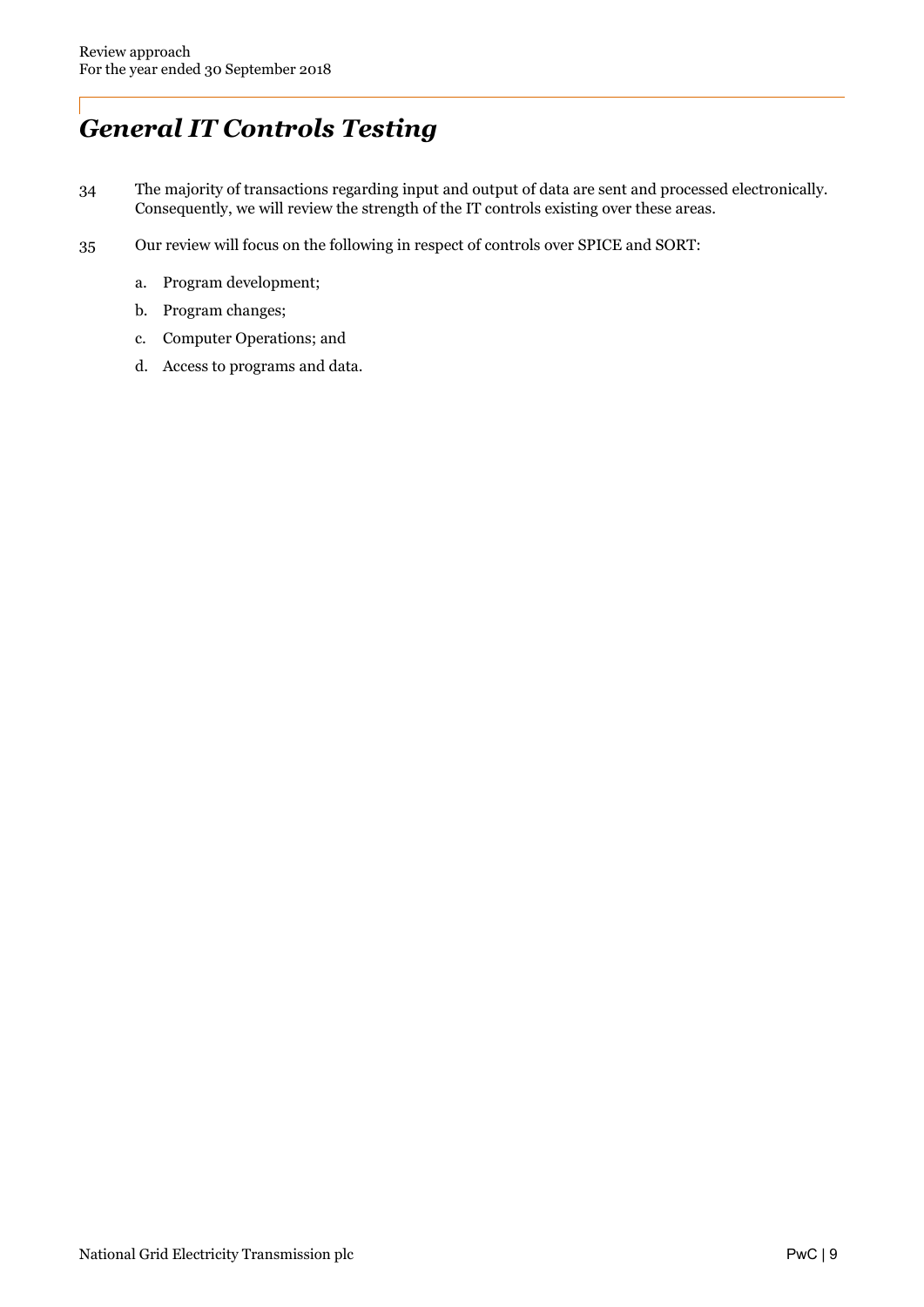# Appendix A– Risk and response table

| <b>Risk</b>                                                                                                                                                                                                                                                                                                                                                                                                                                                                                                                                                                                                                                                                                                                              | <b>Our response</b>                                                                                                                                                                                                                                                                                                                                                                                                                                                                       |
|------------------------------------------------------------------------------------------------------------------------------------------------------------------------------------------------------------------------------------------------------------------------------------------------------------------------------------------------------------------------------------------------------------------------------------------------------------------------------------------------------------------------------------------------------------------------------------------------------------------------------------------------------------------------------------------------------------------------------------------|-------------------------------------------------------------------------------------------------------------------------------------------------------------------------------------------------------------------------------------------------------------------------------------------------------------------------------------------------------------------------------------------------------------------------------------------------------------------------------------------|
| <b>Engineering decisions not most economical:</b><br>Decisions to accept bids and offers are made to comply with<br>variety of parameters, for example the frequency and<br>constraints between zones. While such decisions will<br>achieve the requirements per other parameters they may not<br>always be the most economical contract.                                                                                                                                                                                                                                                                                                                                                                                                | As auditors we recognise our limitation in determining<br>whether such decisions were most appropriate in the given<br>circumstances. We will obtain a representation from NGET<br>that such decisions made did not have any more economical<br>alternatives.                                                                                                                                                                                                                             |
| Retrospective amendments to data<br>Errors may be noted in balancing data which is available in<br>the balancing systems or data which is published on the<br>BMRS. Such errors may have to be retrospectively<br>amended. Incorrect data presents a risk of errors in the<br>balancing process.                                                                                                                                                                                                                                                                                                                                                                                                                                         | Through discussions with NGET we will identify any such<br>errors which identified by management. Based on the<br>nature of errors and the subsequent analysis, performed by<br>NGET, of the impact of these errors we will formulate<br>additional tests to confirm compliance with the<br>requirements of BPS.                                                                                                                                                                          |
| System failures (failure of balancing systems and<br>other events affecting balancing process)<br>System failures may require the operations staff to:<br>Perform certain actions and subsequently recover<br>systems and potentially data; or<br>Take special decisions to ensure continuity of the<br>L,<br>balancing process.<br>Such events increase the risk of error or actions that are not<br>consistent with the BSC.                                                                                                                                                                                                                                                                                                           | Through discussion with Market operations staff and review<br>of Elexon circulars, we will identify any system failures<br>experienced. We will determine the impact of any such<br>failures on operational activities and review recovery actions<br>taken.                                                                                                                                                                                                                              |
| Operations during balancing mechanism system<br>outages<br>Balancing systems outages can be planned or unplanned<br>and occur due to various reasons. The severity of these<br>outages can vary and consequently NGET's response will<br>depend on the conditions existing during the outage.<br>During some outages data is required to be input manually<br>into the system and there is a greater risk of error than<br>where this is performed electronically using a stable and<br>proven system. Also, where system failure, including failure<br>of communication links, requires fall back to manual<br>processes there is again a greater risk of error as operations<br>staff implement processes they are less familiar with. | As part of our more detailed planning for the assignment we<br>will identify key manual inputs and interactions with the<br>systems and will tailor our review work programme to<br>address the inherent risk of these activities.<br>As above we will identify, through discussion with Market<br>operations staff and review of appropriate event logs,<br>periods where manual processes were implemented and<br>develop appropriate tests to review the validity of actions<br>taken. |